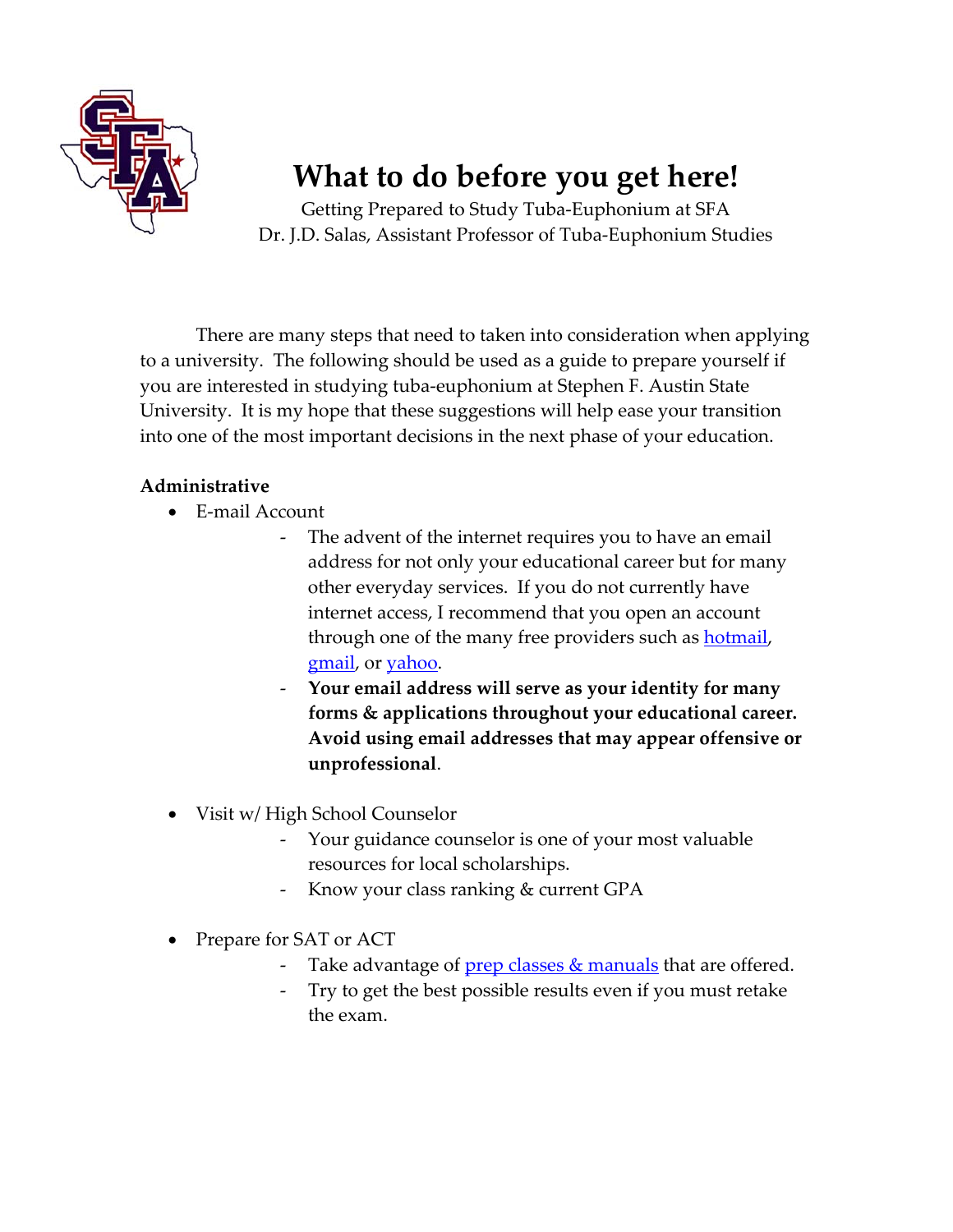- Complete SFA Application for Admission
	- Review the Stephen F. Austin State [University](http://www.sfasu.edu/admissions/freshmen/) Website for admission requirements.
	- Complete the **online [application](http://www.sfasu.edu/admissions/prospective.asp)**
- Financial Aid Applications
	- Fill out the **[FASFA](http://www.fafsa.ed.gov/)** (Free Application for Federal Student Aid) even if you feel you do not qualify for assistance.
	- Fill out the **SFA Scholarship [Application](http://www2.sfasu.edu/faid/)** Form Online
	- Fill out **SFA School of Music [Scholarship](http://www.music.sfasu.edu/prospective_students/scholarships_financial_aid.html#Applications) Form**
	- ‐ Fill out any scholarship applications available through your school or community.
- School of Music Audition & School Visit
	- Contact the **SFA [School](http://www.music.sfasu.edu/) of Music** to set up an audition or make plans to attend one of the **preset [audition](http://www.music.sfasu.edu/prospective_students/scholarships_financial_aid.html) dates**.

#### **Equipment & Repertoire**

It would be a great advantage for you to review the syllabus located on the Stephen F. Austin State University Tuba‐Euphonium Studio Website and purchase the required materials. Please feel free to contact me if you have any questions.

### **Required**

- Metronome & Tuner
- Personal Mouthpiece & Valve Oil
- Method Books

#### **Suggested**

- Personal Instrument
	- ‐ School instruments are provided for all SFA tuba‐ euphonium majors but purchasing your own instrument will provide you with a more personal musical experience. If finances are unavailable, it would be helpful to explore options that will assist in purchasing an instrument prior to the students' graduation. **Purchasing a tuba or euphonium is an important investment so please consult with me prior to making your purchase.**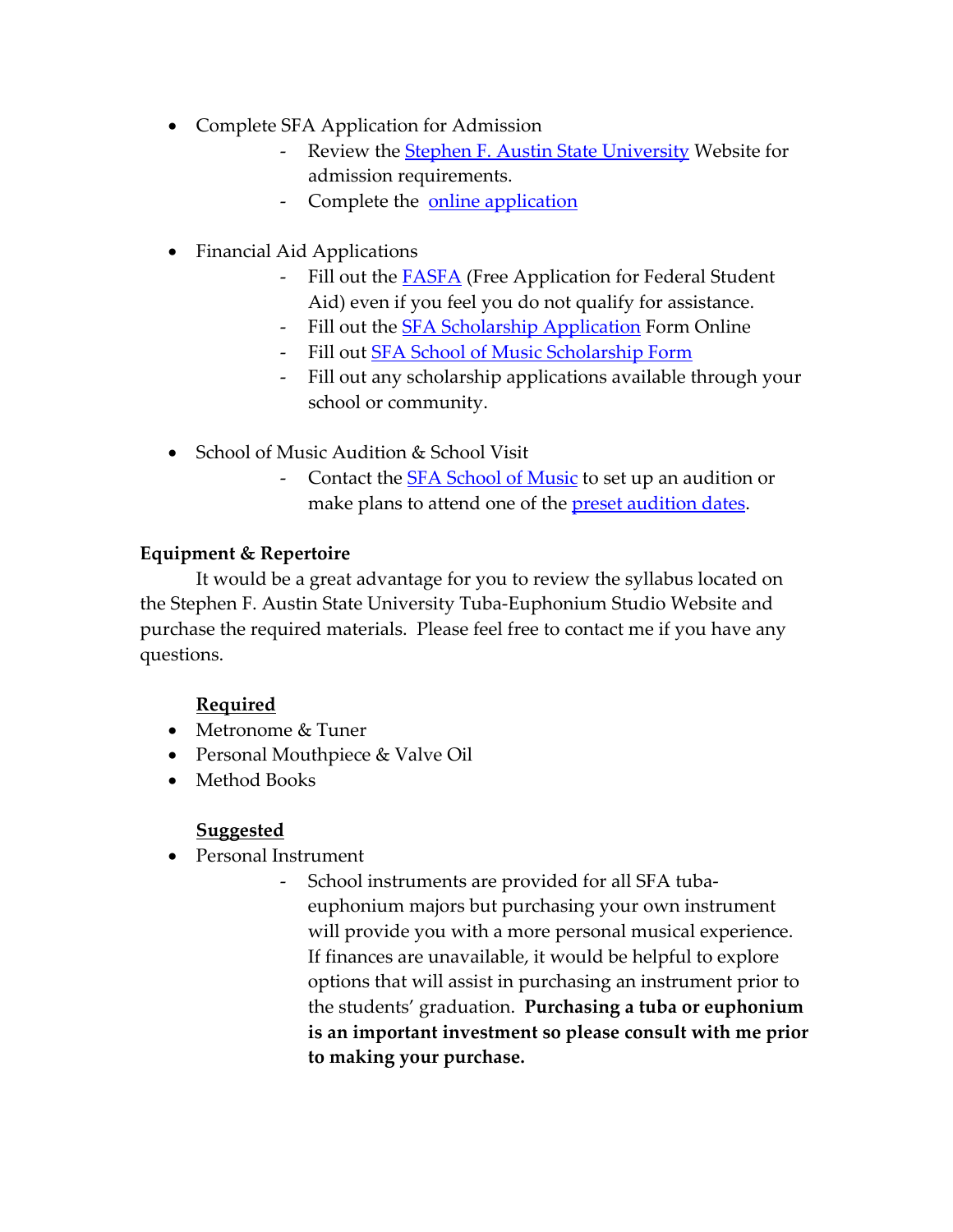- Tuxedo or Concert Black Attire for Ladies
	- ‐ A tuxedo or conservative concert black attire is standard for all concert performances. While you have the option to rent a tuxedo before each concert, it makes financial sense to purchase your own. Rental stores often have great deals on used tuxedos.

#### **Suggested Preparation & Education**

- Contact w/ Professor before Audition
	- ‐ Your professor will serve as your advisor during your undergraduate career so please feel free to contact him/her if you have any questions or need advice on your audition repertoire.
- Review a Beginning Music Theory Book
	- ‐ One of most challenging aspects of being music major is learning the academic side of music. This includes music theory, aural skills, and music history. There are many resources available at local bookstores or music stores that may help you get a head start.
- Scales
- ‐ A common issue with most incoming freshmen is the inability to play all of the Major scales and all forms of the minor scales (natural, harmonic, & melodic). It would be to your great advantage to start practicing these scales before you arrive for your first year.